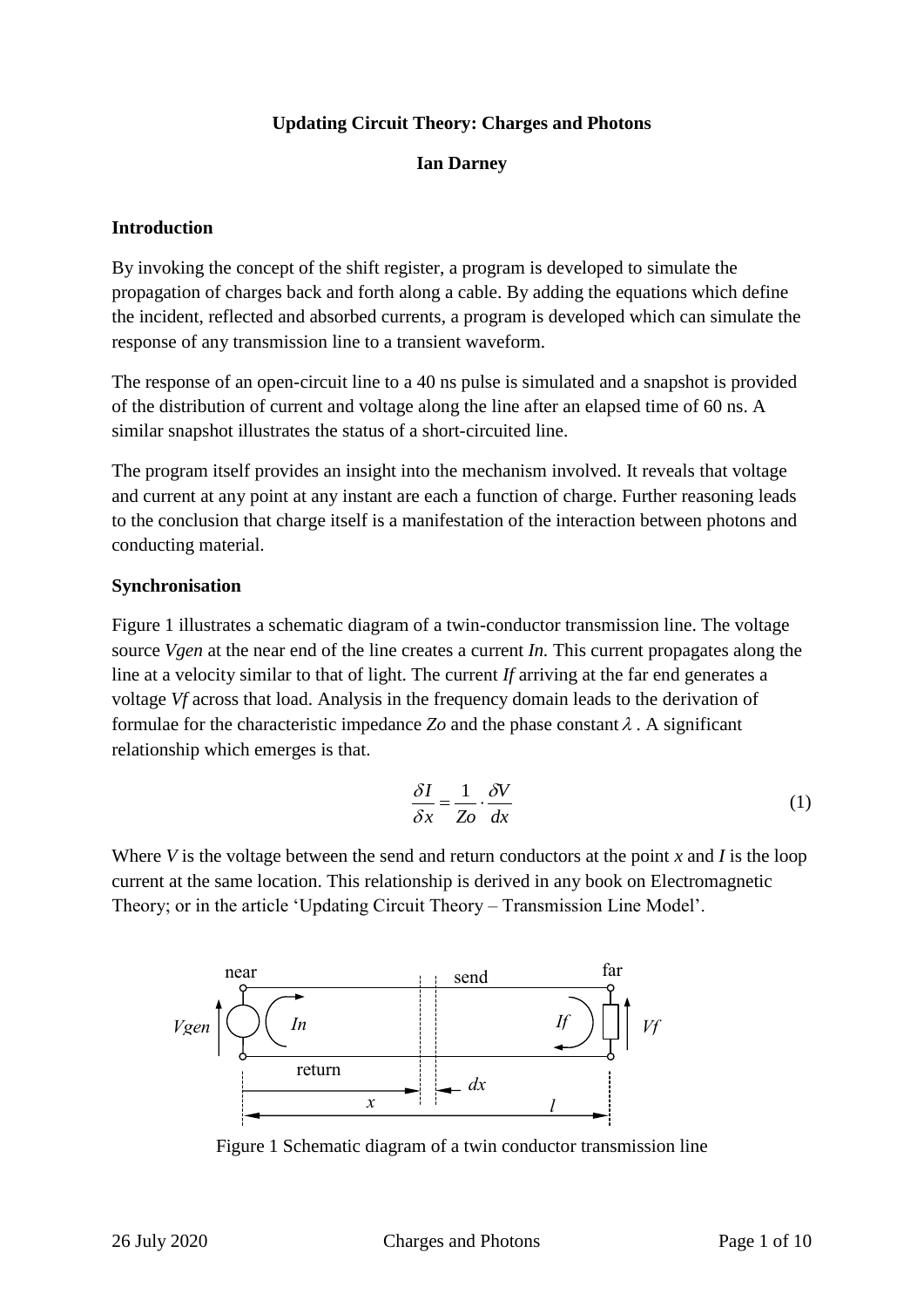The more familiar relationship is

$$
I = \frac{1}{Zo} \cdot V \tag{2}
$$

Equation (1) means that the rate of change of current is proportional to the rate of change of voltage. Equation (2) means that the current is also proportional to the voltage. The only way for these two equations to be valid is for the phase difference between current and voltage to be zero; at least during forward propagation of the signal. Figure 2 illustrates this.



Figure 2 Relationship between voltage and current waveforms

#### **Delay line model**

Time-step analysis is based on the assumption that the current is constant for a finite time *dt*. If it is assumed that there are no losses in the line, then the assembly of Figure 1 can be modelled as a set of *n* segments, each of length

$$
dx = \frac{l}{n} \tag{3}
$$

If *T* is the time taken for a pulse to travel from one end of the line to the other, then the time taken for it to propagate along one segment is

$$
dt = \frac{T}{n} \tag{4}
$$

If a voltage *Vn* is applied to the near end of the line, then the current *In* flowing into the line would be

$$
In = \frac{Vn}{Ro} \tag{5}
$$

**Where** 

$$
Ro = \sqrt{\frac{L}{C}}\tag{6}
$$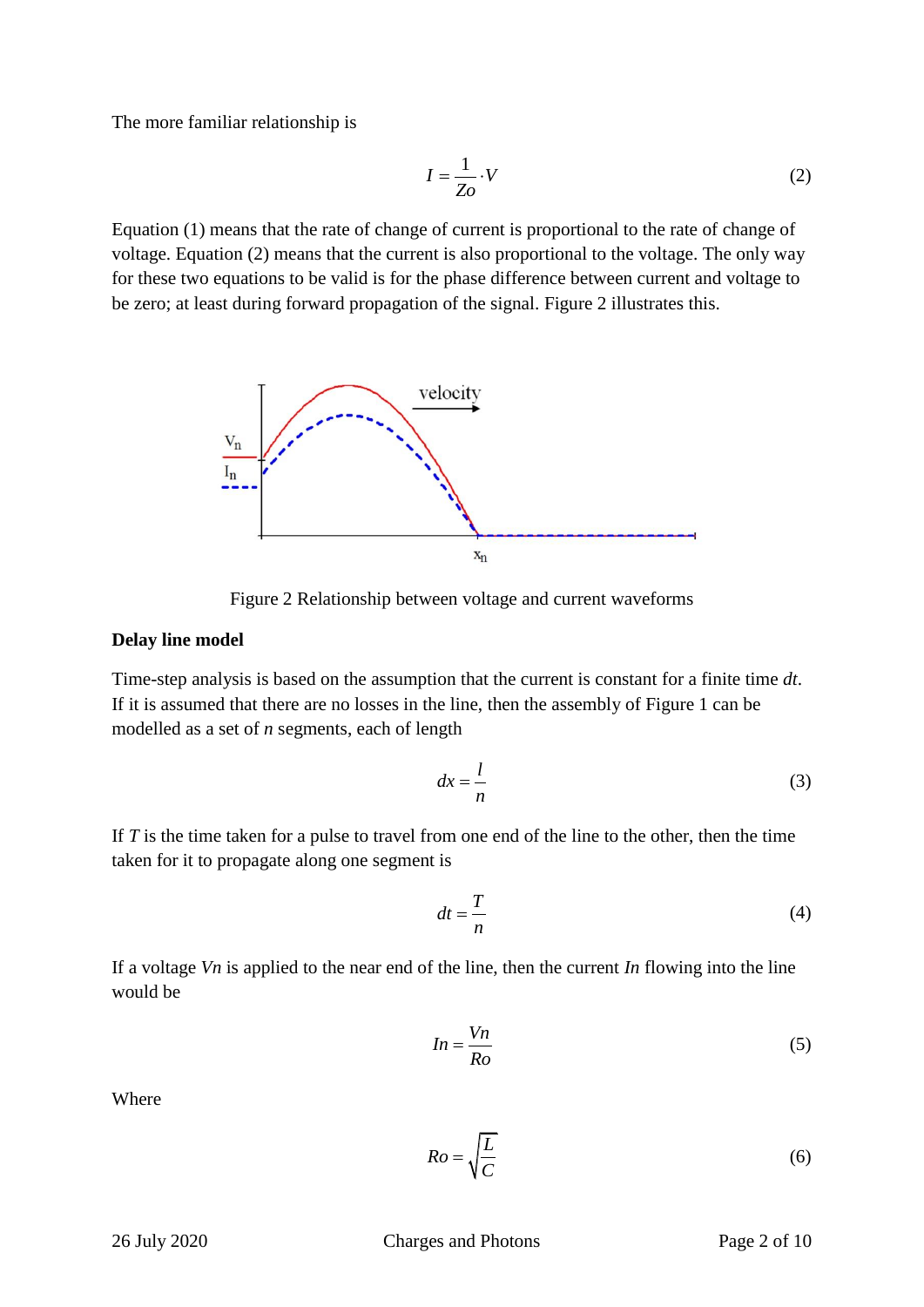and where *L* is the inductance of the conductor pair and *C* is the capacitance between those conductors. During the time *dt* the charge *Qni* delivered to one segment by the incident current *Ini* is

$$
Qni = Ini \cdot dt \tag{7}
$$

This charge propagates along the line at a velocity *v*

$$
v = \frac{dx}{dt} = \frac{l}{T}
$$
 (8)

At the far end, some of this charge is delivered to the interface circuitry at the receiver. What is not absorbed is reflected. The reflected charge *Qf* travels back to the near end and appears as an incident voltage *Vni*. In terms of electromagnetic theory, this energy is carried by an electromagnetic wave, as illustrated by the block diagram of Figure 3



Figure 3 Block diagram illustrating the propagation of electromagnetic energy.

#### **Reflections.**

There are now two voltage sources appearing at the near end: The generator *Vgen* and the voltage *Vni* delivered by the incident wave. To determine the response at this end, it is necessary to define the parameters and their relationships.



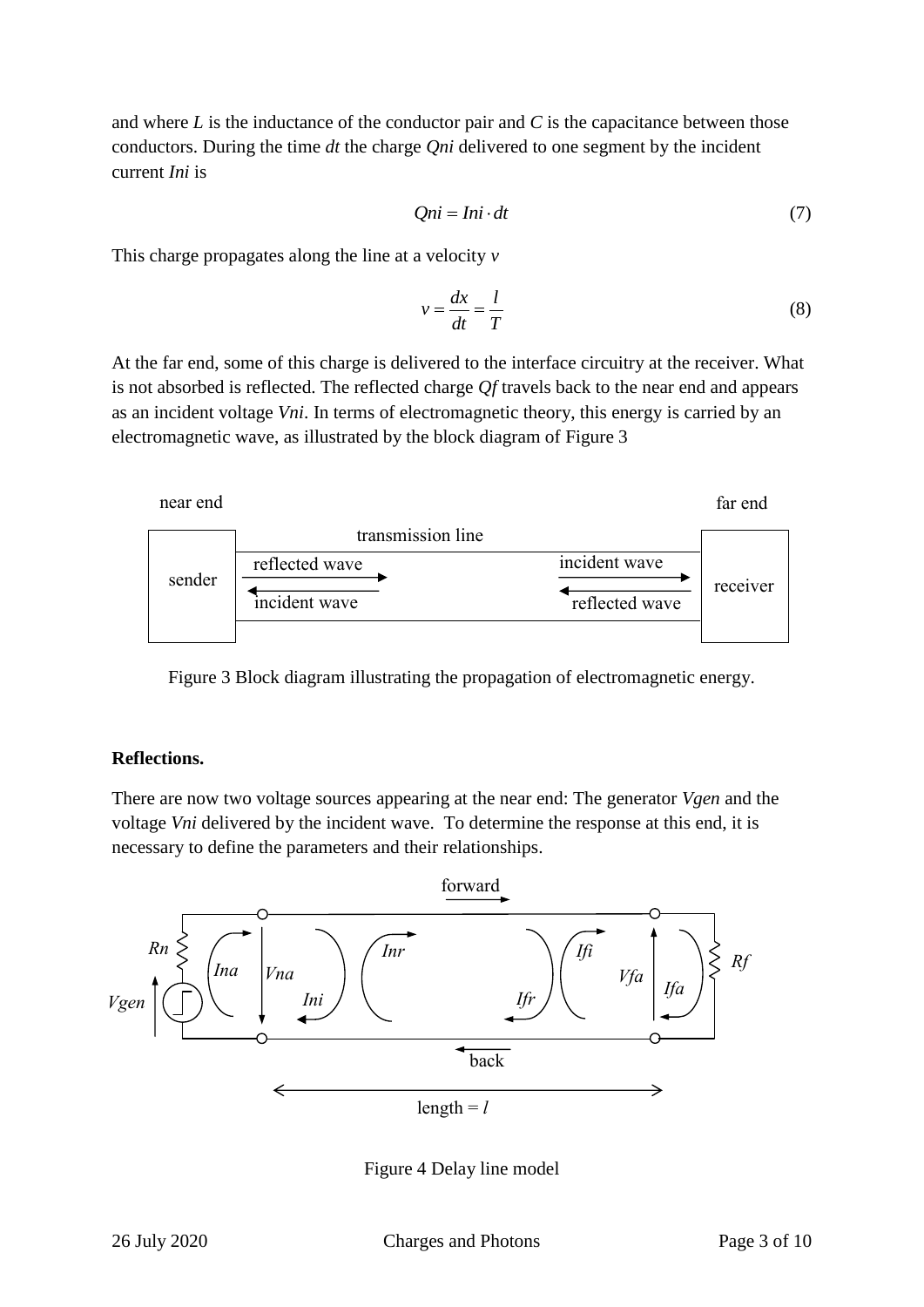In Figure 4, *Ini* is the incident current arriving at the near end and *Inr* is the current reflected back into the line. The current absorbed at the near end is *Ina*. Similarly, *Ifi*, *Ifr* and *Ifa* are incident, reflected and absorbed currents at the far end. These currents are depicted as loop currents flowing along the send conductor and back via the return conductor. All current loops are defined as clockwise. Rn is the source resistance at the near end and Rf is the load resistance at the far end. The relationships between currents and voltages are:

$$
Vni + Vnr = Vna \tag{9}
$$

$$
Inr + Ini = Ina \tag{10}
$$

$$
Vni = Ro \cdot Ini \tag{11}
$$

$$
Vnr = -Ro \cdot Inv \tag{12}
$$

$$
Vna + Vgen = Rn \cdot Ina \tag{13}
$$

Adding (11) and (12) and invoking (10)

$$
Vni - Vnr = Ro \cdot Ina \tag{14}
$$

Using(13) to substitute for *Vna* in (9)

$$
Vni + Vnr = Rn \cdot Ina - Vgen
$$
 (15)

Adding (14) and (15)

$$
2 \cdot Vni = (Ro + Rn) \cdot Ina - Vgen
$$
 (16)

Using (11) to substitute for *Vni* in (16) and rearranging

$$
Ina = \frac{2 \cdot Ro \cdot Ini + Vgen}{Ro + Rn}
$$
 (17)

This means that, if the value of *Ini* is known, then the value of *Ina* can be calculated. Invoking (10) allows the value of *Inr* to be determined. The charge *Qnr* delivered to the first segment of the line can be calculated using equation (7). This gives the value of the charge *Qfi* arriving at the far end after the elapsed time *T.* (At any instant, the values of *Qnr* and *Qfi* are usually quite different)

The current *Ifi* arriving at the far end is:

$$
If\bar{i} = \frac{Qf\bar{i}}{dt} \tag{18}
$$

The current at the far end can be calculated using the relationship

$$
Ifa = \frac{2 \cdot Ro \cdot Ifi}{Ro + Rf} \tag{19}
$$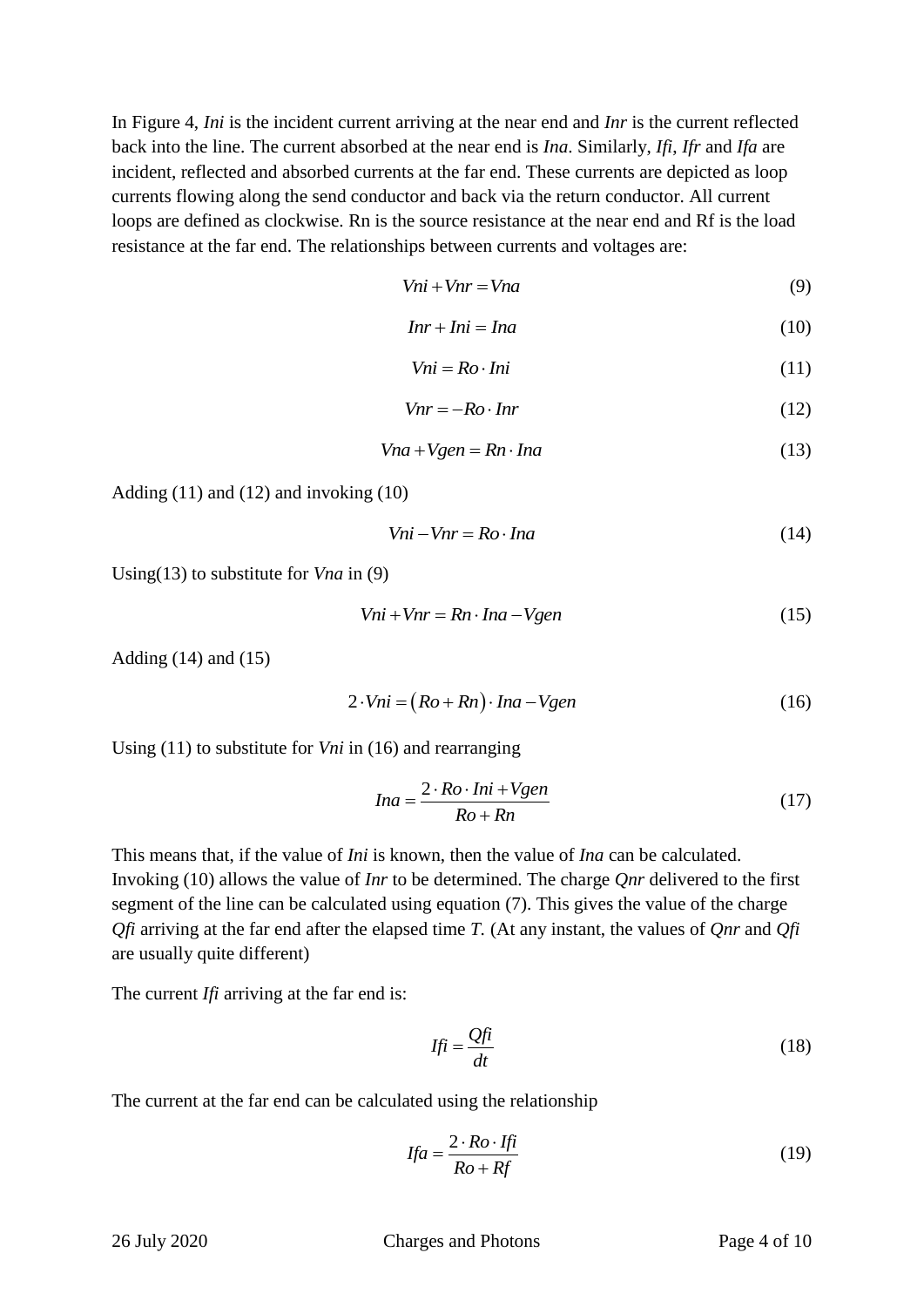# **Computaion**

Having defined all the relationships involved in simulating the response of the line, the next step is to create a Mathcad worksheet to simulate the mechanism involved.

Figure 5 is a copy of the first page. As with any program, the first action is to define the variables used on the page; the voltage *Vg* of the generator, the characteristic resistance *Ro*, and the values of the resistors *Rn* and *Rf* at the near and far ends. It is assumed that the length of the line *l* is 15 m and that the velocity of propagation *v* is 300 m/micro-sec. This gives a value for the time *T* it takes for a pulse to travel from one end to the other. It is assumed that the number of segments *n* of the line is 100. This gives a value of *dt*, the time it takes a charge to move from one segment to the next.

The function *near*(*Qni , Vg*) invokes equations (7) and (17) to calculate the value of *Ina*, then equations (10) and (7) to evaluate *Qnr.* The output of this function is a vector containing the variables *Qnr* and *Ina*.

The parameter  $\vec{F}$  in the input to the function *forward*( $\vec{F}$ ,  $Qn$ ) is a vector of *n* lines and one column. It holds the value of the charge in every segment of the line. The first action of the function is to place the value *Qn* in the first segment. Then it moves the value of the charge in every segment to the next segment. This leaves the first segment free to accept the next input. The value of the parameter *Qf* in the final segment is provided as one output of the function. The other output is the new set of values in the vector *F*.

The function *far*(*Qfi*) takes as input the value of the charge delivered to the end of the line. Then it calculates the value of the current *Ifa* and that of the charge *Qfr* reflected back into the line. These values are provided as the output of this subroutine.

The function *back*( $\bf{B}$ ,  $\bf{O}$ *f*) processes the value of  $\bf{O}$ *f* in much the same was as *forward*( $\bf{F}$ ,  $\bf{O}$ *n*) shifts *Qn* forward one segment. But this time, the process is reversed. *Qfr* is shifted back one segment. This means that the output *Qni* arriving at the near end of the line is that which was delivered to the far end at time  $(t-T)$ .

The functions forward( $\bf{F}$ ,  $\bf{Q}$ *n*) and *back*( $\bf{B}$ ,  $\bf{Q}$ *f*) behave in essentially the same was as shift registers.

The main program is defined on Figure 6, the second page of the Mathcad worksheet. This simulates the behaviour of the transmission line when a single pulse of 100 V is applied to the line via a 10 ohm resistor (*Rn*). The duration of this pulse, *Tmark* is defined as 40 ns. Since the time taken for a charge to move from segment to segment is 0.5 ns, the number of segments, *width*, to which this charge is delivered, is 80.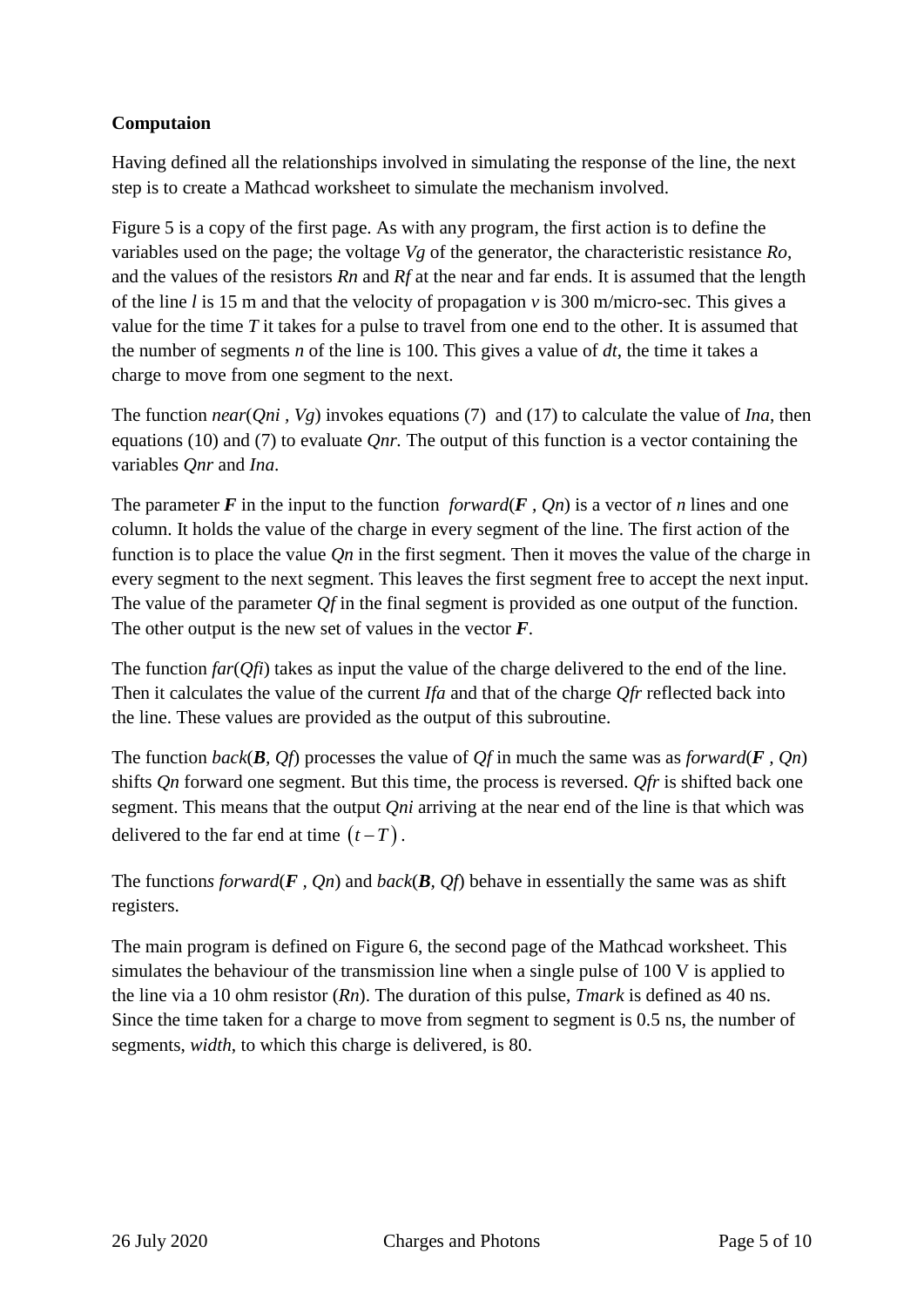$$
V_g := 100 \t Ro := 100 \t Rn := 10 \t Rf := 10^7
$$
  
\n
$$
l_{\infty} := 15 \t v := 3 \cdot 10^8 \t I_{\infty} := \frac{1}{v} = 5 \times 10^{-8}
$$
  
\n
$$
n := 100 \t d_{\infty} := \frac{T}{n} = 5 \times 10^{-10}
$$
  
\n
$$
near(Qni, V_g) := \begin{vmatrix} Ini < \frac{Qni}{dt} \\ Ina < \frac{2 \cdot Ro \cdot Ini + V_g}{Ro + Rn} \\ Onr < (Ina - Ini) \cdot dt \\ Qnr \cdot Ina \end{vmatrix}
$$
  
\nforward  $(F, Qn) := \begin{vmatrix} F_1 < Qn \\ for x \in n + 1..1 \\ for x = n + 1..1 \\ F_{x+1} < F_x \\ Qf < F_{n+2} \end{vmatrix}$   
\n
$$
far (Qfi) := \begin{vmatrix} If_i < \frac{Qfi}{dt} \\ If_i < \frac{2 \cdot Ro \cdot If_i}{Ro + Rf} \\ Qf < (Ifa - Ifi) \cdot dt \\ (Qfr + ffa) \end{vmatrix}
$$
  
\nback  $(B, Qf) := \begin{vmatrix} B_{n+1} < Qf \\ \text{for } x \in 2..n + 1 \\ (B \cdot Qn) \end{vmatrix}$ 

Figure 5 First page of Mathcad worksheet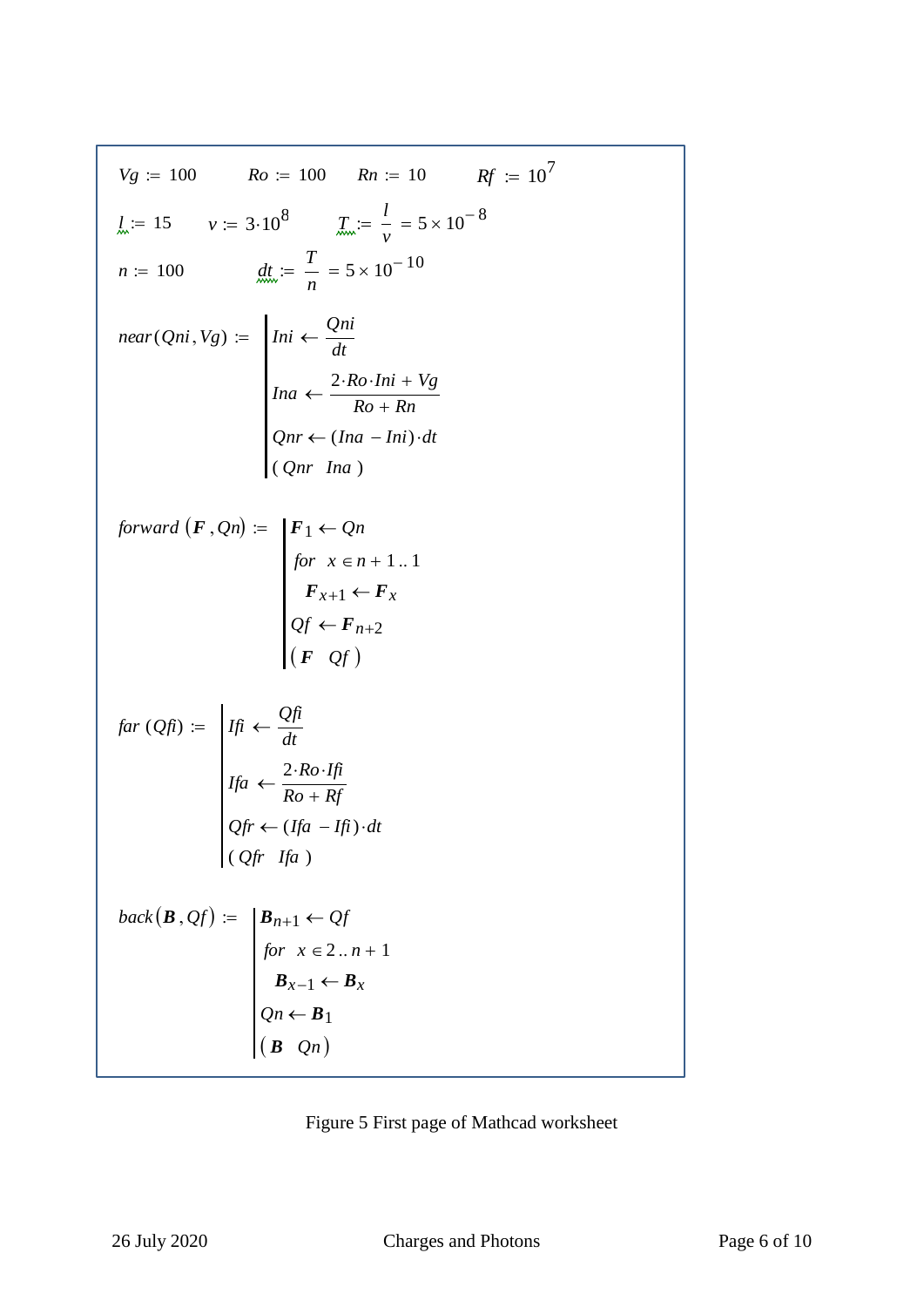$$
Tmark := 40 \cdot 10^{-9}
$$
 width := floor  $\left(\frac{Tmark}{dt}\right) = 80$   
\n
$$
Tfreeze := 60 \cdot 10^{-9}
$$
 Nfreeze := floor  $\left(\frac{Tfreeze}{dt}\right) = 120$   
\n
$$
N_m := 2 \cdot n - 1
$$
 i := 1..N t<sub>i</sub> = i·dt x<sub>i</sub> = i· $\frac{l}{n}$   
\n(Qfd Qbk) :=  $\begin{vmatrix} F_{n+2} \leftarrow 0 \\ F_{n+1} \leftarrow 0 \\ \text{for } i \in 1..N - 1 \\ \text{for } i \in 1..N - 1 \end{vmatrix}$   
\n $\begin{vmatrix} Vgen \leftarrow Vg & \text{if } i > 1 \\ Vgen \leftarrow 0 & \text{if } i > width \\ (Qnr \text{ In } a) \leftarrow near(Qni, Vgen) \\ (F Qfi) \leftarrow forward (F, Qnr) \\ (Qfr \text{ If } a) \leftarrow far (Qfi) \\ (B Qni) \leftarrow back(B, Qfi) \end{vmatrix}$   
\nif i = Nfreeze  
\nQfd ← F  
\nQfd ← F  
\nQbt ← B  
\n(Qfd Qbk)  
\n
$$
(Ix \text{ Vx}) := \begin{vmatrix} for x \in 1..n + 1 \\ F_x \leftarrow \frac{(Qfd_x + Qbk_x)}{dt} \\ K_x \leftarrow \frac{(Qfd_x - Qbk_x)}{dt} \\ K_y \leftarrow \frac{(Qfd_x - Qbk_x)}{dt} \\ K_z \leftarrow \frac{(Qfd_x - Qbk_x)}{dt} \\ K_z \leftarrow \frac{(Qfd_x - Qbk_x)}{dt} \\ K_z \leftarrow \frac{(Qfd_x - Qbk_x)}{dt} \\ K_z \leftarrow \frac{(Qfd_x - Qbk_x)}{dt} \\ K_z \leftarrow \frac{(Qfd_x - Qbk_x)}{dt} \\ K_z \leftarrow \frac{(Qfd_x - Qbk_x)}{dt} \\ K_z \leftarrow \frac{(Qfd_x - Qbk_x)}{dt} \\ K_z \leftarrow \frac{(Qfd_x - Qbk_x)}{dt} \\ K_z \leftarrow \frac{(Qfd_x - Qbk_x)}{dt} \\ K_z \leftarrow \frac{(Qfd_x - Qbk_x)}{dt} \\ K_z \leftarrow \frac{(Qfd_x - Qbk_x)}{dt} \\ K_z \leftarrow \frac{(Qfd_x - Qbk_x)}{dt} \\ K_z \leftarrow \frac{(Qfd_x - Qbk_x)}{dt} \\ K_z \left
$$

# Figure 6 Second page of Mathcad worksheet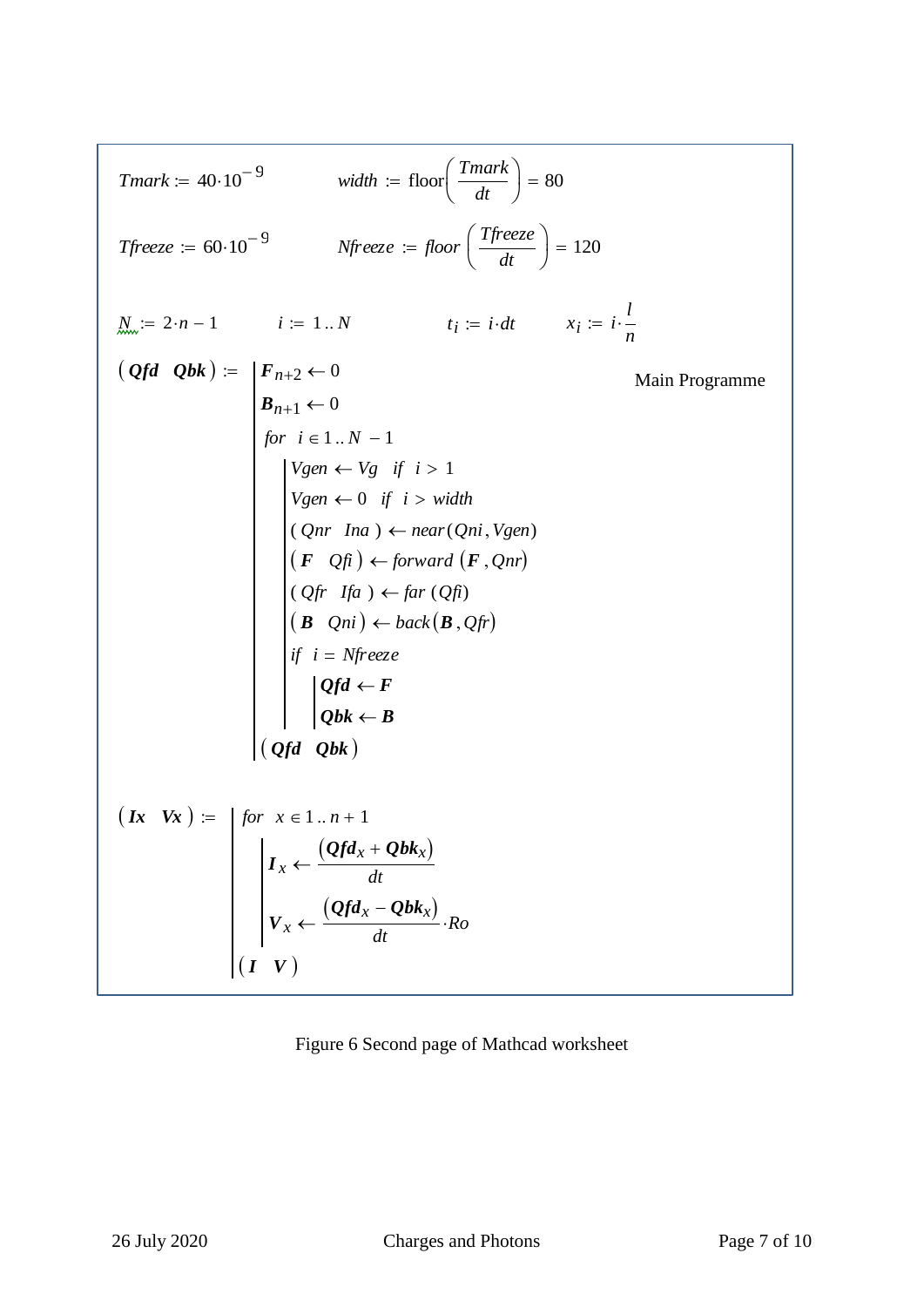The simulation shows that the leading edge of the pulse propagates forward to the far end, is reflected, and then propagates back towards the near end. The objective of this particular simulation is to determine the distribution of charges along the line at the instant *Tfreeze* = 60 ns. This is essentially the same as freezing a video picture. Hence the number of time steps which will have occurred up to this instant would be *Nfreeze*. This is equivalent to 120 line segments. (The Mathcad function 'floor' ensures that the value returned is a whole number).

The number N of time steps of the simulation ensures that pulse at  $t = 1$  will arrive back at the near end. The time taken is  $2 \cdot T$ . The vector *t* provides a value for the horizontal axis of any graph of the waveform of any voltage or current. The vector *x* allows the distribution of current or voltage along the line to be depicted.

The program first defines the vector *F* which holds the value of the forward moving charge at every segment of the line at any instant. The vector *B* holds the values of the charges moving back along the line.

The repetitive part of the program first defines the waveform of the generator voltage, *Vgen*. Then it calculates the values of the current at each termination and the charges located at every segment at every instant. The output is two vectors; *Qfd* holds the values of the forward-moving charge at each line segment at the time *Tfreeze*, and *Qbk* holds the values of the charges moving back towards the near end.

The final function defined on Figure 5 calculates the sum and difference between the forward and backward moving charges and computes the value of the current *Ix* and the voltage *Vx* at each location of the line at the instant *Tfreeze*.

Since the charge  $Qfd_x$  is propagating forward whilst  $Qbk_x$  is flowing backward, then the sum of these parameters gives a value for the amount of charge flowing along that particular segment. (*Qbk* is a negative quantity since it is flowing backwards). Equally, the difference between these parameters gives a value for the charge accumulated at that location.

### **Results**

Figure 7 depicts the graphs of the variation of *Vx* and *Ix* with distance *x* along the length of the line. *Vx* is the voltage between the conductors and *Ix* is the value of the current flowing forward along the send conductor and back via the return conductor. The leading edge is propagating back towards the near end of the line, whilst the trailing edge s still moving forward. The voltage at the far end doubles, whist the current drops to zero. The arrows illustrate the direction of propagation of each edge of the waveform

Figure 8 depicts these same two parameters when the resistance at the far end of the line is zero. That is, when the terminals at the far end are shorted together. This time, the voltage at the far end drops to zero whilst the amplitude of the current doubles.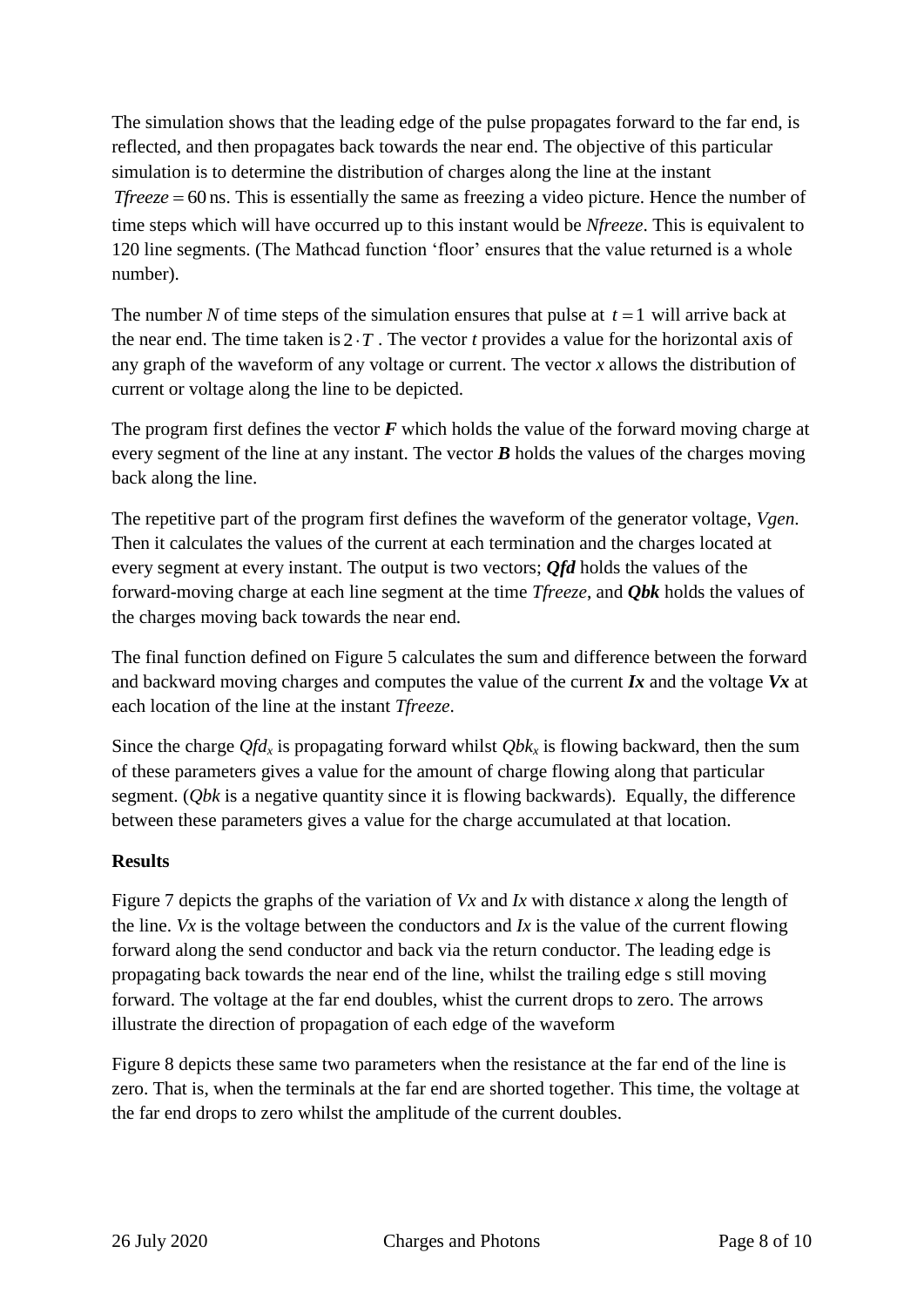

Figure 7 Distribution of voltage and current at *t* = 60ns. Far end open-circuit.



Figure 7 Distribution of voltage and current at *t* = 60ns. Far end short-circuit